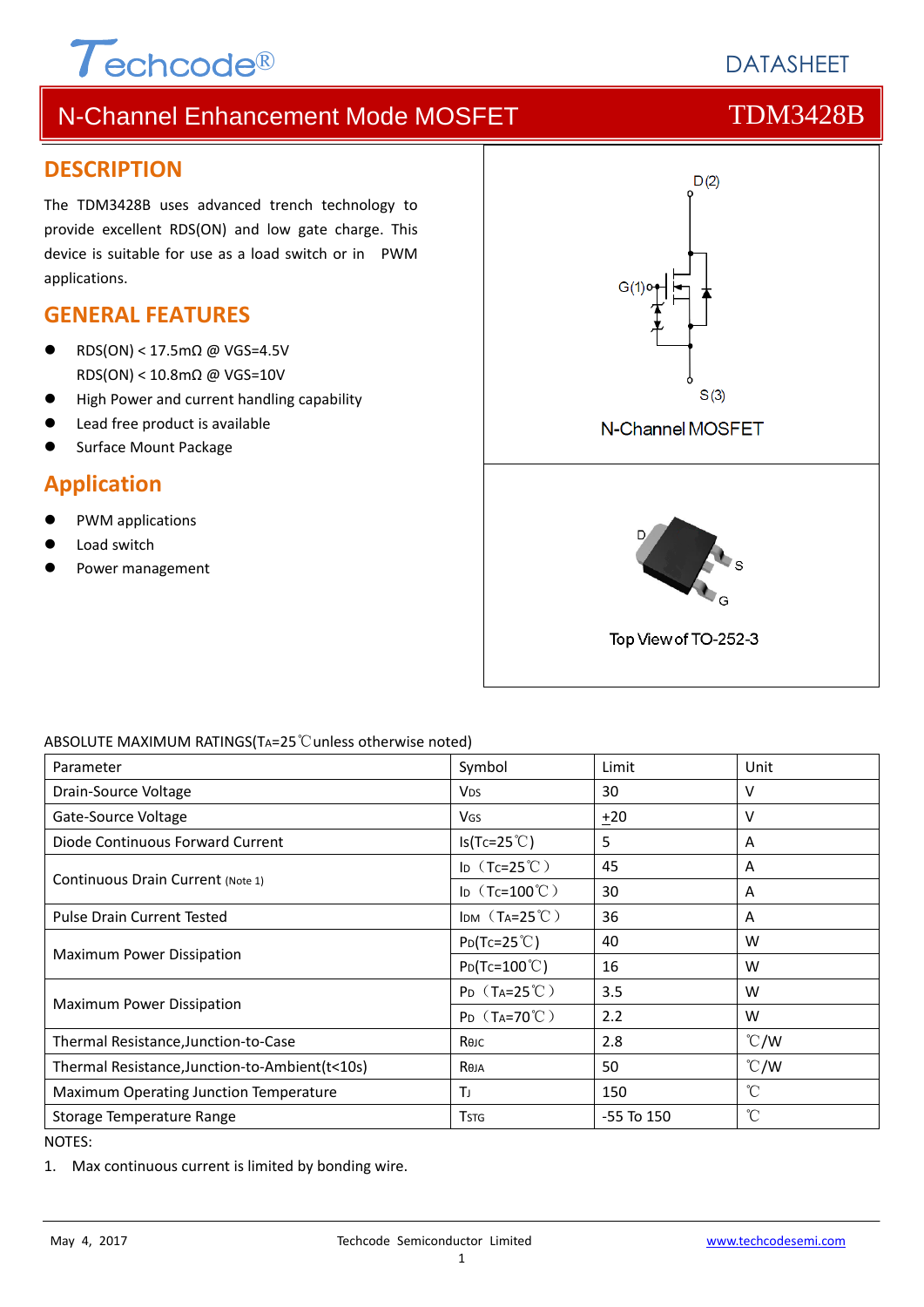

## **ELECTRICAL CHARACTERISTICS (TA=25**℃**unless otherwise noted)**

| Parameter                                 | Symbol                  | Condition                   | Min                      | Typ            | Max                      | Unit          |  |  |
|-------------------------------------------|-------------------------|-----------------------------|--------------------------|----------------|--------------------------|---------------|--|--|
| OFF CHARACTERISTICS                       |                         |                             |                          |                |                          |               |  |  |
| Drain-Source Breakdown Voltage            | <b>BV<sub>DSS</sub></b> | VGS=0V ID=250µA             | 30                       | $\blacksquare$ | $\overline{\phantom{a}}$ | $\vee$        |  |  |
| Zero Gate Voltage Drain Current           | <b>IDSS</b>             | VDS=24V,VGS=0V              | $\blacksquare$           |                | $\mathbf{1}$             | $\mu$ A       |  |  |
| Gate-Body Leakage Current                 | <b>IGSS</b>             | VGS=±20V,VDS=0V             | $\overline{a}$           | $\blacksquare$ | ±10                      | $\mu$ A       |  |  |
| <b>ON CHARACTERISTICS (Note 2)</b>        |                         |                             |                          |                |                          |               |  |  |
| <b>Gate Threshold Voltage</b>             | VGS(th)                 | VDS=VGS, ID=250µA           | 1.4                      | 1.8            | 2.5                      | $\vee$        |  |  |
| Drain-Source On-State Resistance          | R <sub>DS</sub> (ON)    | VGS=10V, ID=10A             |                          | 9.7            | 10.8                     | $m\Omega$     |  |  |
|                                           |                         | VGS=4.5V, ID=8A             | $\overline{a}$           | 13.5           | 17.5                     | $m\Omega$     |  |  |
| DYNAMIC CHARACTERISTICS (Note3)           |                         |                             |                          |                |                          |               |  |  |
| Input Capacitance                         | <b>Ciss</b>             | VDS=15V, VGS=0V, F=1.0MHz   | $\overline{\phantom{a}}$ | 450            | 600                      | PF            |  |  |
| <b>Output Capacitance</b>                 | Coss                    |                             | $\overline{a}$           | 318            | $\frac{1}{2}$            | PF            |  |  |
| Reverse Transfer Capacitance              | $C$ rss                 |                             | $\overline{a}$           | 22             | $\equiv$                 | PF            |  |  |
| <b>SWITCHING CHARACTERISTICS (Note 3)</b> |                         |                             |                          |                |                          |               |  |  |
| Turn-on Delay Time                        | $td($ on $)$            | VDS=15V, RL=15 Ω, VGEN=10V, | $\overline{a}$           | 8.5            | 16                       | nS            |  |  |
| Turn-on Rise Time                         | tr                      | $RG=6$ O $In=1A$            | $\overline{a}$           | 10             | 18                       | nS            |  |  |
| Turn-Off Delay Time                       | td(off)                 |                             | ٠                        | 14             | 26                       | nS            |  |  |
| Turn-Off Fall Time                        | tf                      |                             |                          | 10.6           | 19                       | nS            |  |  |
| <b>Total Gate Charge</b>                  | $Q_g$                   | VDS=15V,ID=10A,VGS=10V      |                          | 8              | 12                       | nC            |  |  |
| Gate-Source Charge                        | Qgs                     |                             | $\overline{a}$           | 1.6            | $\overline{\phantom{a}}$ | <sub>nC</sub> |  |  |
| Gate-Drain Charge                         | Qgd                     |                             | $\overline{a}$           | 1.2            | $\overline{a}$           | <sub>nC</sub> |  |  |
| Body Diode Reverse Recovery Time          | Trr                     | lps=10A, dl/dt=100A/µs      | $\overline{a}$           | 20.5           | $\overline{a}$           | nS            |  |  |
| Body Diode Reverse Recovery Charge        | Qrr                     |                             | $\overline{a}$           | 7.2            | $\frac{1}{2}$            | nC            |  |  |
| DRAIN-SOURCE DIODE CHARACTERISTICS        |                         |                             |                          |                |                          |               |  |  |
| Diode Forward Voltage (Note 2)            | <b>V<sub>SD</sub></b>   | VGS=0V, Is=5A               | $\overline{a}$           | 0.8            | 1.1                      | $\vee$        |  |  |

NOTES:

2. Pulse Test: Pulse Width  $\leq 300$ μs, Duty Cycle  $\leq 2\%$ .

3. Guaranteed by design, not subject to production testing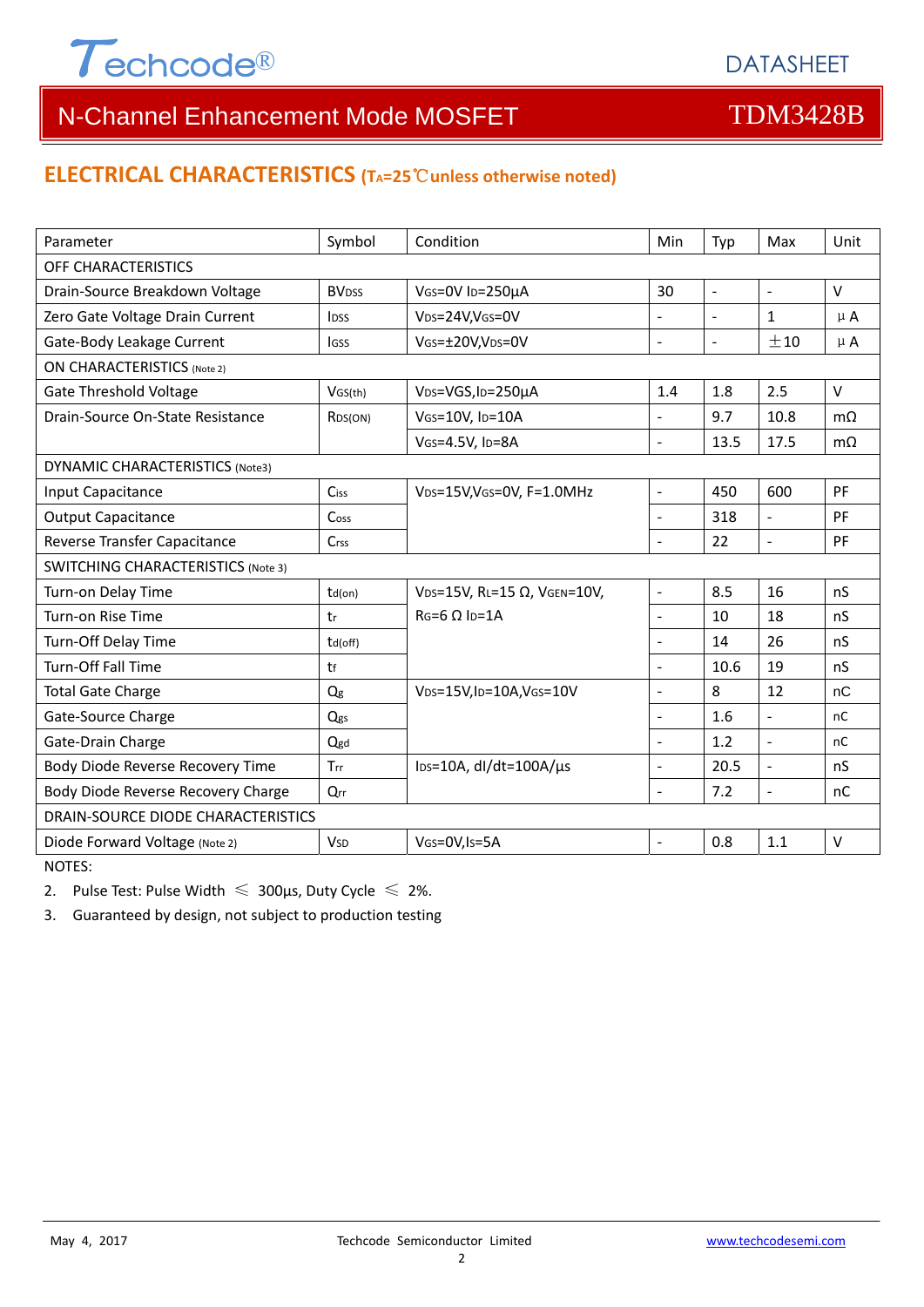

# **Typical Operating Characteristics**



# **Power Dissipation**



#### **Thermal Transient Impedance**



 $0.01$ 

 $0.01$ 

 $T_{\rm A} = 25^{\circ}C$ 

 $0.1$ 

00ms

100 300

İs

DC

 $\mathbf{1}$ 

V<sub>DS</sub> - Drain - Source Voltage (V)

 $10$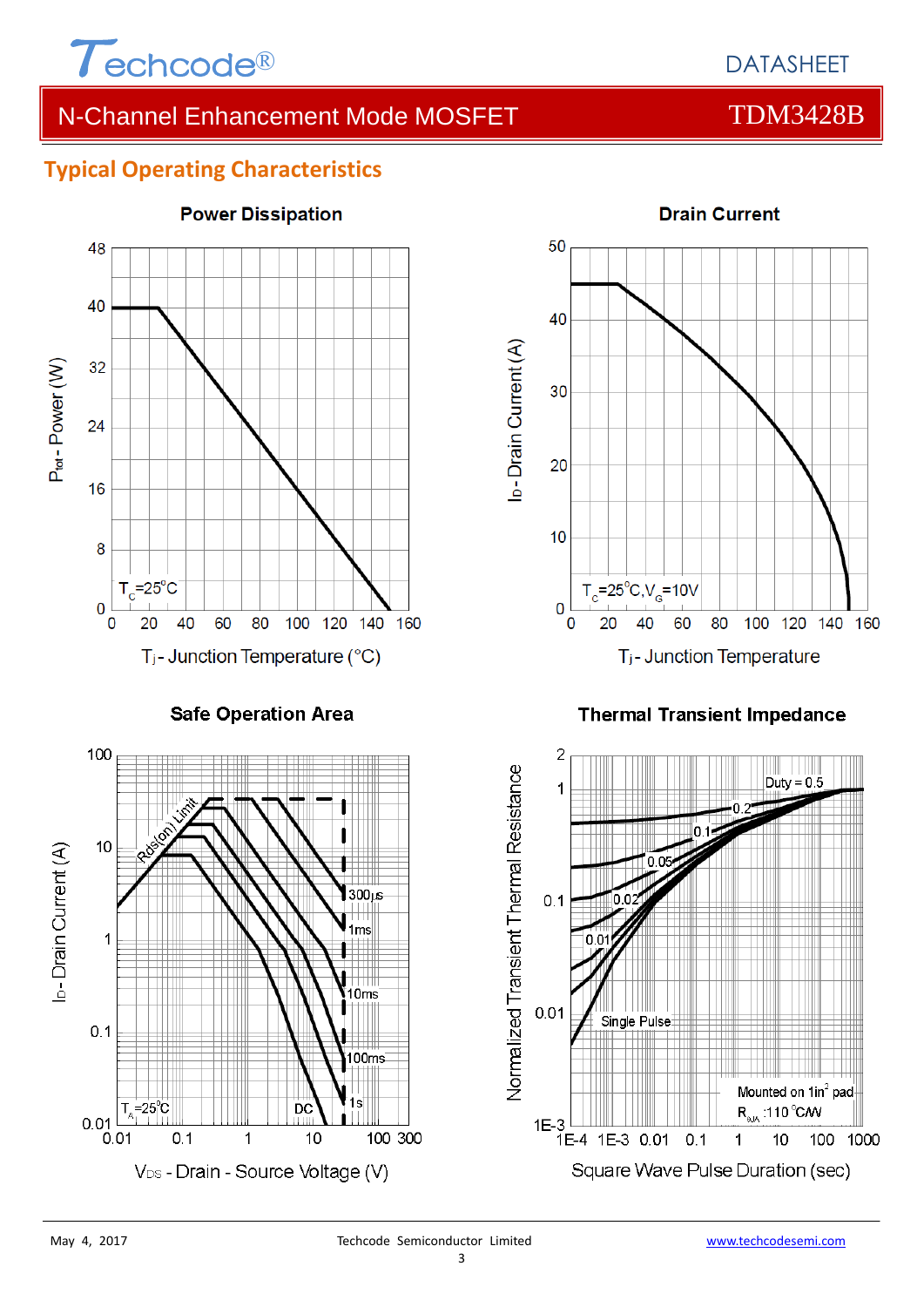

# **Typical Operating Characteristics(Cont.)**



### **Output Characteristics**



### **Drain-Source On Resistance**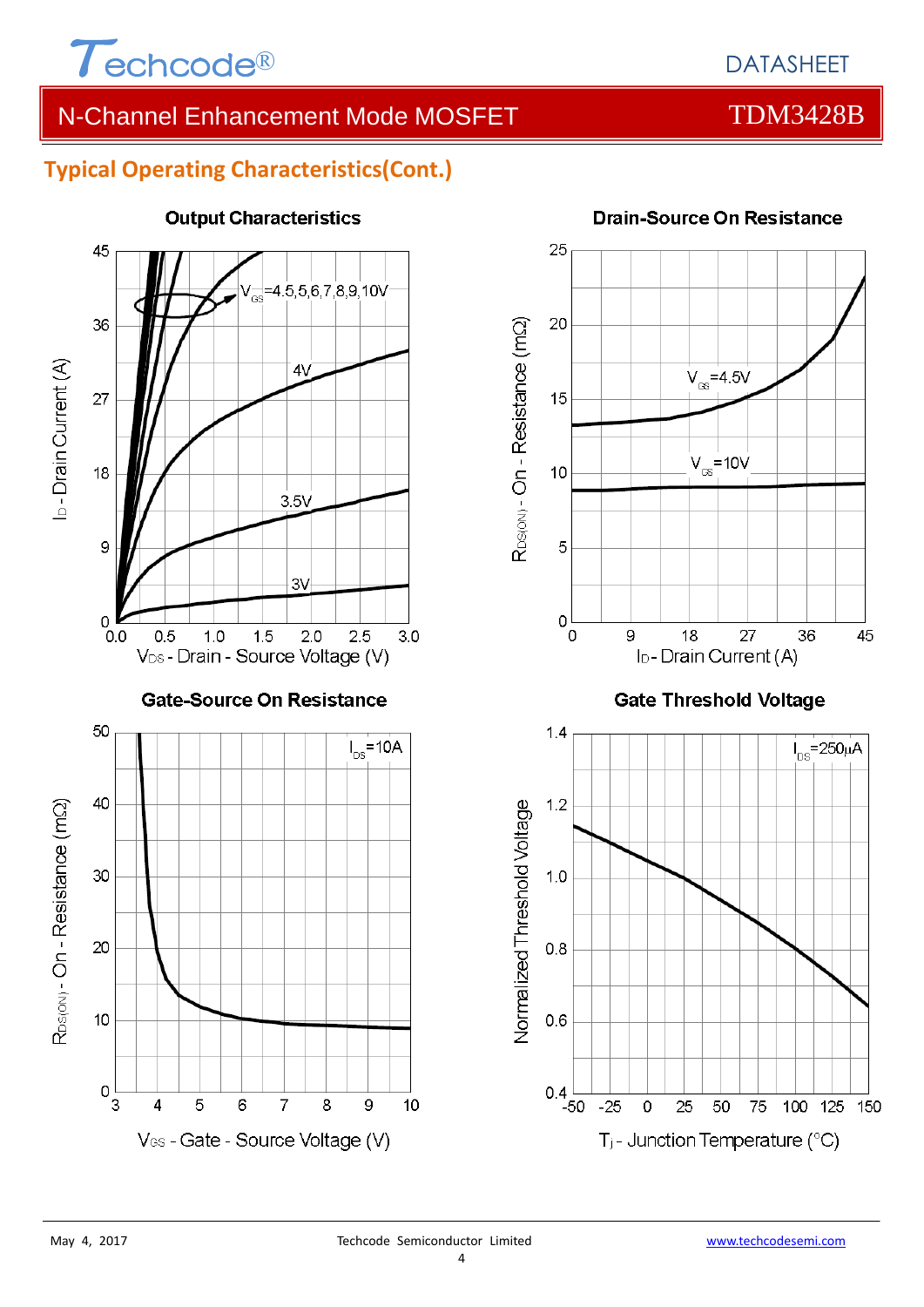

# **Typical Operating Characteristics (Cont.)**



### **Drain-Source On Resistance**



# **Source-Drain Diode Forward**

**Gate Charge** 

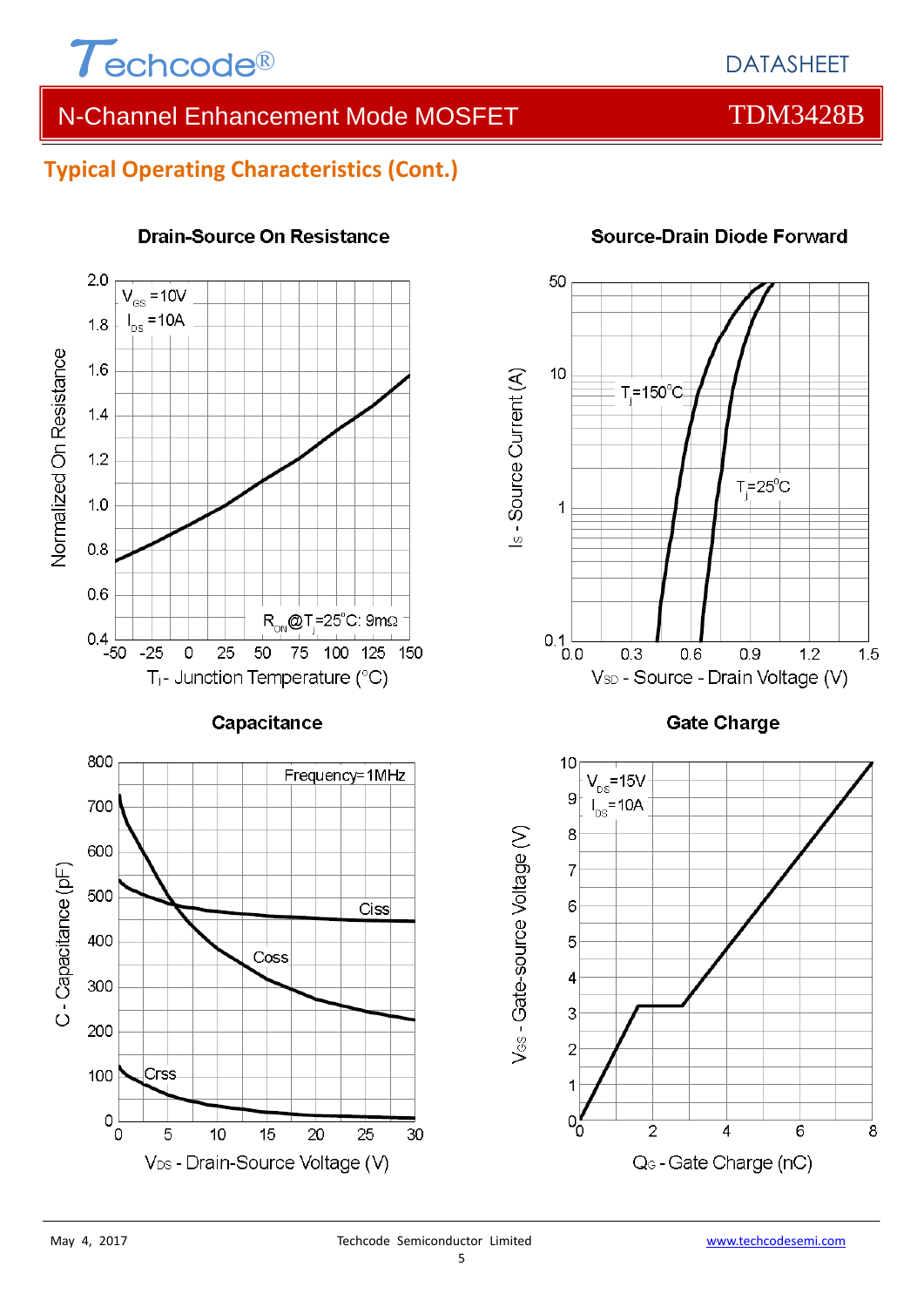

# **Package Information**

#### TO252-3 Package

Q2

BASE METAL

基材

 $\odot$ 

 $\overline{\mathbf{X}}$ 



PLATING

镀层

ŀ

 $b1$ 

SECTION C-C



 $E1$ 

| SYMBOL         | mm          |            |             |  |
|----------------|-------------|------------|-------------|--|
|                | <b>MIN</b>  | <b>NOM</b> | <b>MAX</b>  |  |
| A              | 2.20        | 2.30       | 2.40        |  |
| A1             | 0.00        |            | 0.20        |  |
| A2             | 0.97        | 1.07       | 1.17        |  |
| $\mathbf b$    | 0.68        | 0.78       | 0.90        |  |
| b1             | 0.66        | 0.76       | 0.88        |  |
| b3             | 5.20        | 5.33       | 5.50        |  |
| C              | 0.43        | 0.53       | 0.63        |  |
| c1             | 0.41        | 0.51       | 0.61        |  |
| D              | 5.98        | 6.10       | 6.22        |  |
| D <sub>1</sub> | 5.30REF     |            |             |  |
| E              | 6.40        | 6.60       | 6.80        |  |
| E1             | 4.63        | 4.83       | 5.03        |  |
| e              | 2.286BSC    |            |             |  |
| Η              | 9.40        | 10.10      | 10.50       |  |
| L              | 1.38        | 1.50       | 1.75        |  |
| L1             | 2.90REF     |            |             |  |
| L2             | 0.51BSC     |            |             |  |
| L <sub>3</sub> | 0.88        |            | 1.28        |  |
| L4             |             |            | 1.00        |  |
| L5             | 1.65        | 1.80       | 1.95        |  |
| $\theta$       | $0^{\circ}$ |            | $8^{\circ}$ |  |
| $\theta$ 1     | $5^{\circ}$ | $7^\circ$  | $9^{\circ}$ |  |
| $\theta$ 2     | $5^\circ$   | $7^\circ$  | $9^{\circ}$ |  |
| К              | 0.40REF     |            |             |  |

 $\overline{\phantom{0}}$ 

DATASHEET